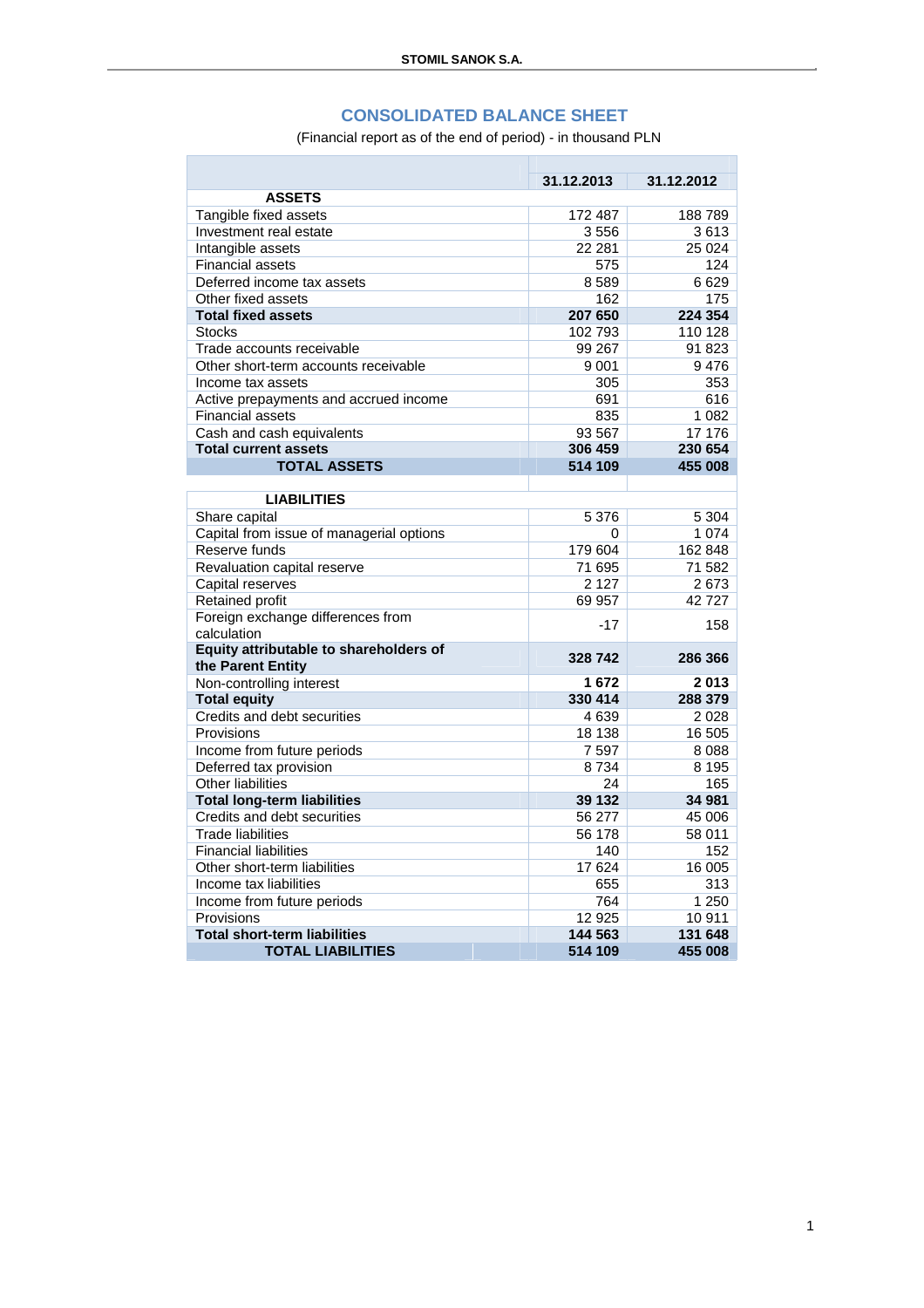|                                                             | in thousand PLN          |                          |  |
|-------------------------------------------------------------|--------------------------|--------------------------|--|
|                                                             | 01.01.2013<br>31.12.2013 | 01.01.2012<br>31.12.2012 |  |
| Sales revenue                                               | 720 137                  | 648 031                  |  |
| Cost of sales                                               | 563 255                  | 522 870                  |  |
| <b>Gross profit on sales</b>                                | 156 882                  | 125 161                  |  |
| Selling cost                                                | 32 189                   | 30 849                   |  |
| General and administrative expenses                         | 35 198                   | 35 405                   |  |
| <b>Core business result</b>                                 | 89 495                   | 58 907                   |  |
| Other operating income                                      | 4 3 0 9                  | 8 3 0 4                  |  |
| Other operating expenses                                    | 3634                     | 5 4 3 4                  |  |
| <b>Operating result</b>                                     | 90 170                   | 61 777                   |  |
| Financial income                                            | 1877                     | 333                      |  |
| <b>Financial expenses</b>                                   | 4581                     | 5 2 6 6                  |  |
| Result of hyperinflation                                    | 689                      | 301                      |  |
| Gain from a bargain purchase                                | 0                        | 1 4 2 4                  |  |
| Pre-tax profit                                              | 88 155                   | 58 569                   |  |
| Income tax                                                  | 18 345                   | 11 232                   |  |
| of witch                                                    |                          |                          |  |
| current                                                     | 19667                    | 11 373                   |  |
| deferred                                                    | $-1.322$                 | $-141$                   |  |
| <b>Net profit</b>                                           | 69810                    | 47 337                   |  |
|                                                             |                          |                          |  |
| attributable to shareholders of the Parent Entity           | 69 147                   | 46 373                   |  |
| attributable to non-controlling interest                    | 663                      | 964                      |  |
|                                                             |                          |                          |  |
| Weighted-average number of shares                           | 26 682 260               | 26 341 227               |  |
| Earnings per share                                          | 2,59                     | 1,76                     |  |
| Weighted-average diluted number of shares                   | 26 881 922               | 26 881 922               |  |
| Diluted earnings per share                                  | 2,57                     | 1,73                     |  |
|                                                             | 636 486                  | 559 599                  |  |
| Revenue from sales of products                              | 64 062                   | 72 211                   |  |
| Revenue from sales of goods and materials<br>Other revenues | 19589                    | 16 221                   |  |
| Total sales revenue including                               | 720 137                  | 648 031                  |  |
| of witch                                                    |                          |                          |  |
| revenue generated locally                                   | 248 782                  | 247 639                  |  |
| revenues from foreign contractors                           | 471 355                  | 400 392                  |  |
|                                                             |                          |                          |  |

## **CONSOLIDATED PROFIT AND LOSS ACCOUNT**